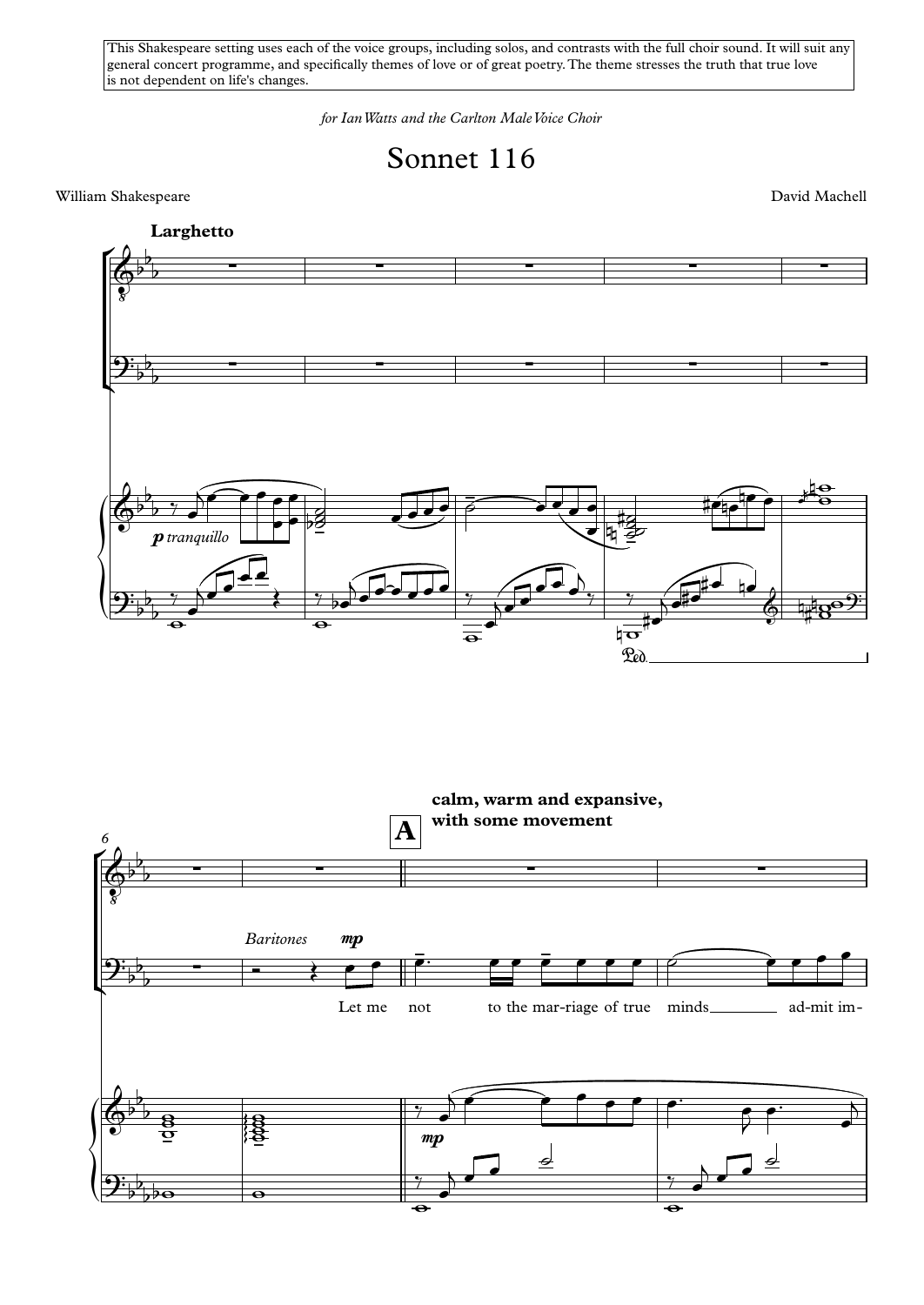



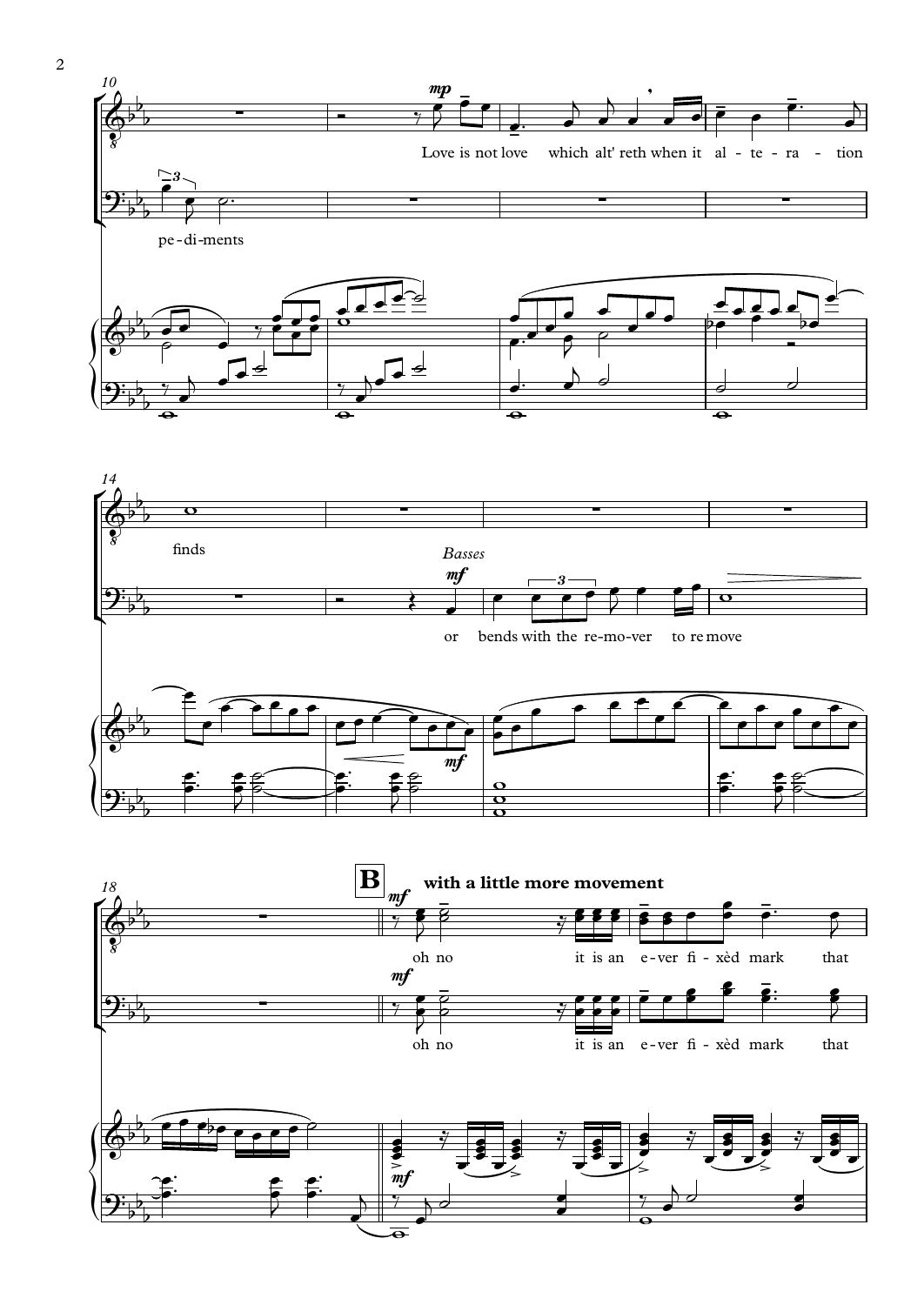

a

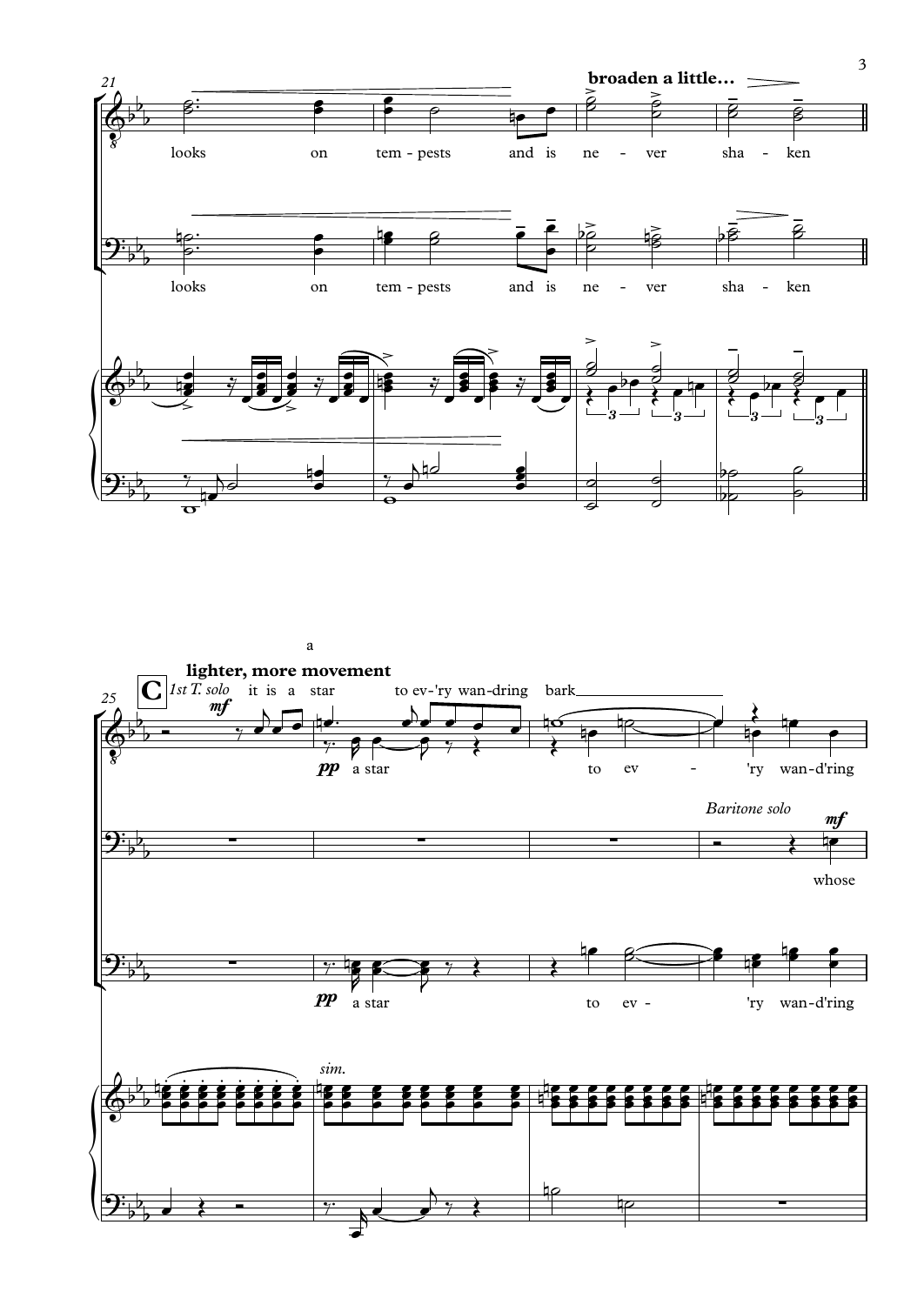

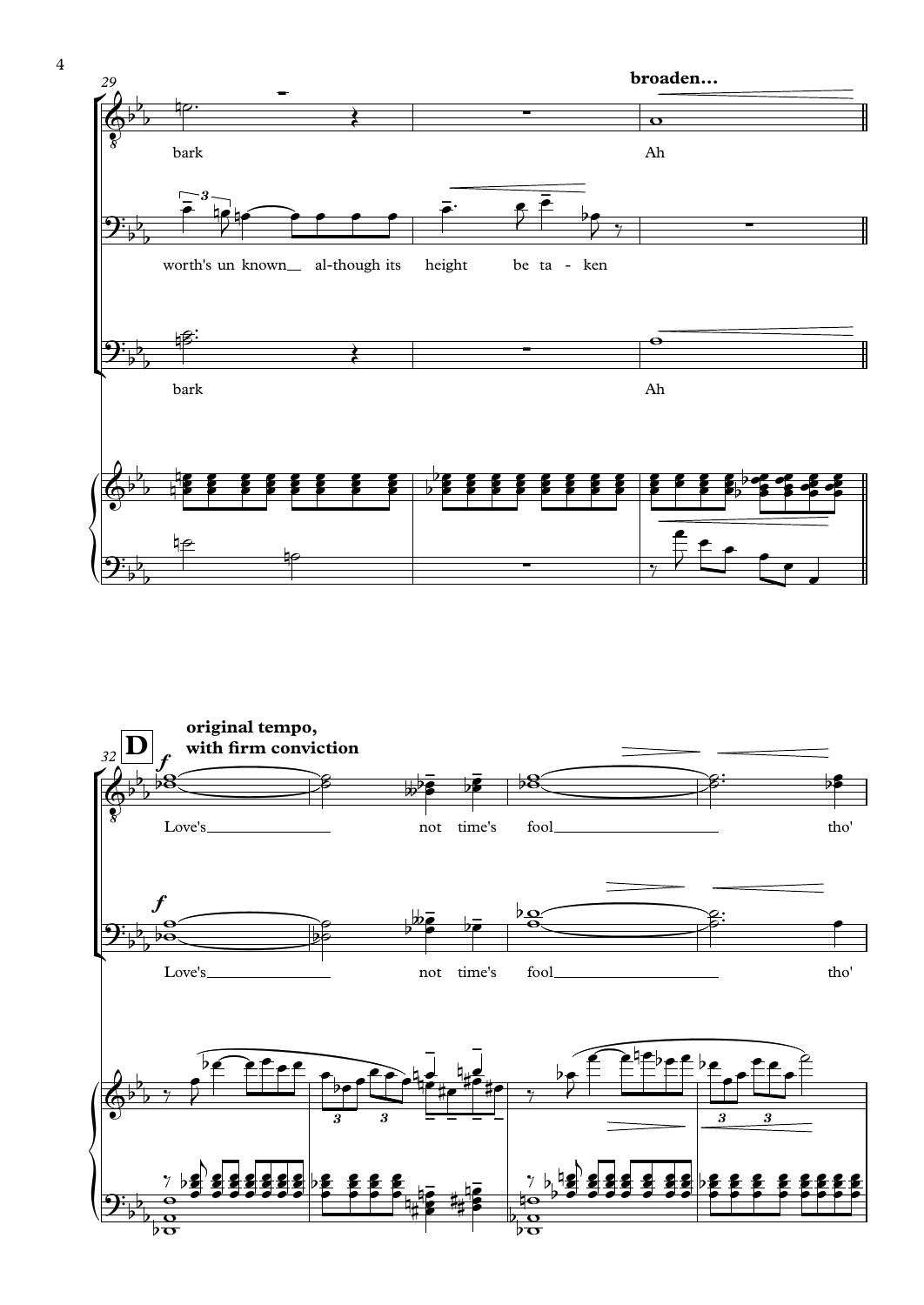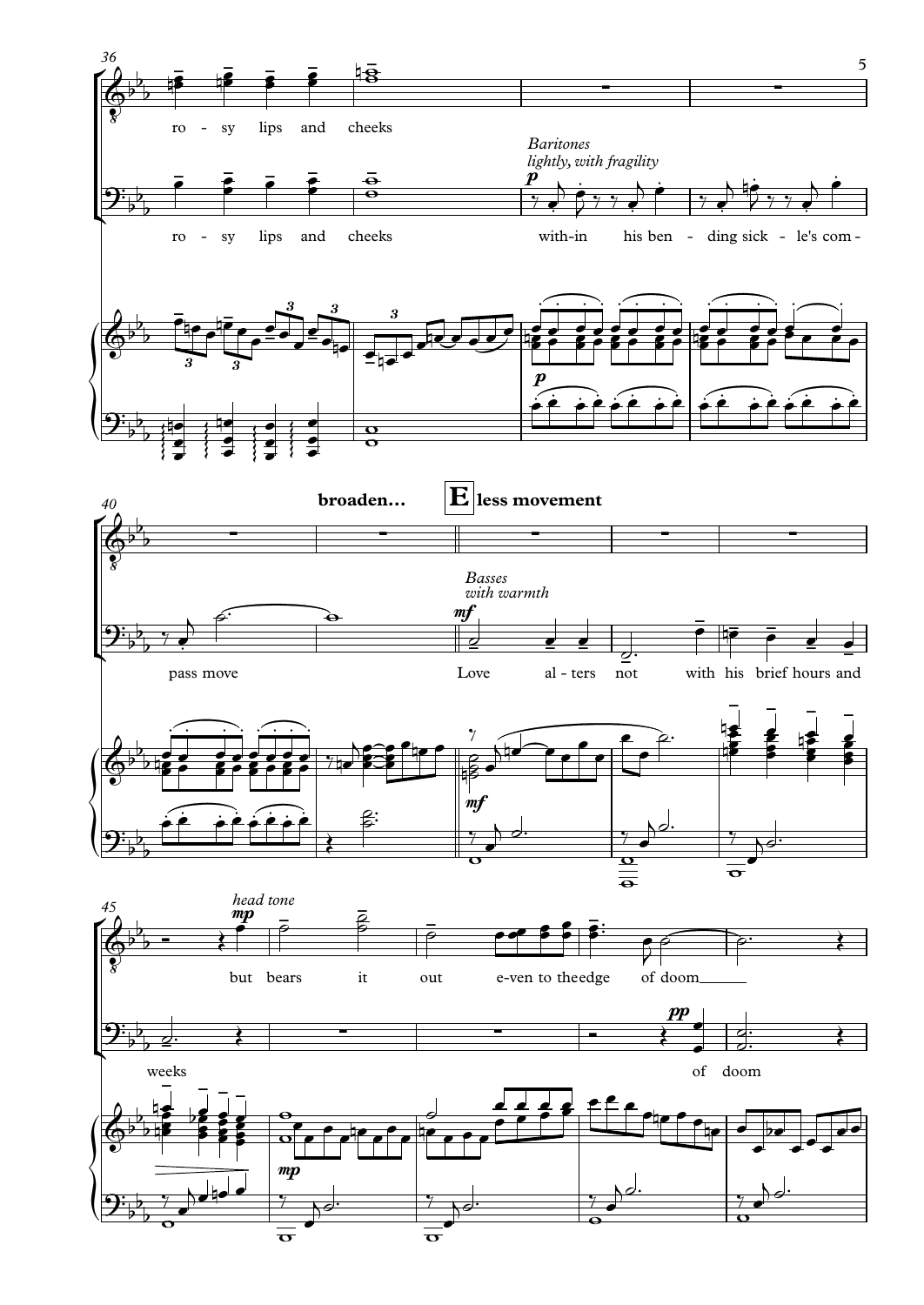